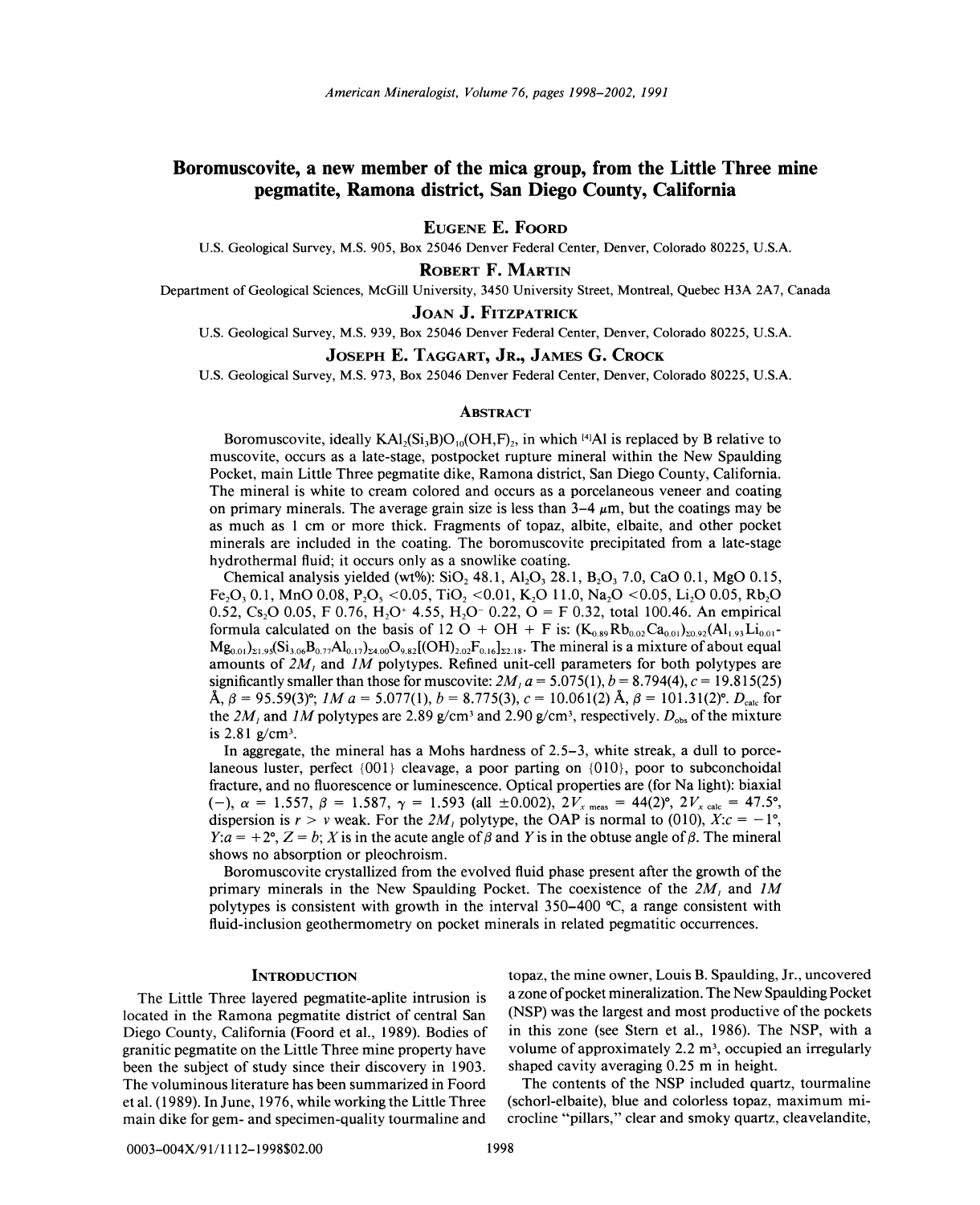

Fig. 1. SEM photograph of boromuscovite from the NSP. Scale bar equals 4  $\mu$ m.

F-rich lepidolite, microlite-uranmicrolite, and a new polymorph of stibiocolumbite-stibiotantalite. Coarse-grained  $(\geq 5$  cm across) euhedral books of lepidolite-*IM* irregularly lined the floor. Tourmaline crystals were attached to the roof within a mass of coarsely bladed cleavelandite, with lesser amounts of cleavelandite  $(\sim 20\%)$  rooted to the floor of the pocket. Several lepidolite crystals were attached to elbaite specimens on the roof (Stern et aI., 1986). Large blue topaz crystals were removed from the sides of the pocket, the majority occurring on the floor. Small colorless topaz crystals grew on the elbaite faces along the roof of the pocket.

All minerals (principally lepidolite, quartz, microcline, and topaz) on the floor, including those broken off during pocket rupture and fragments of crystals lying on the floor, were coated with a fine-grained, hard, porcelaneous substance, which was subsequently determined to be boromuscovite. Deposition of the boromuscovite occurred after the initial rupturing event in the NSP as well as after another period of primary mineral growth and crystal repair. At a lower temperature, circulation of an aqueous solution, laden with crystal fragments, through the pocket resulted in abrasion of the boromuscovite coating and underlying minerals. Pockets peripheral to the NSP that were not reopened to migrating solutions ("dry pockets") contained only the snowlike coating of boromuscovite, muscovite, or cookeite. Hydrothermal pocket clays, consisting chiefly of montmorillonite, were described by Foord et aI. (1986).

The name boromuscovite and the status of this mineral as a new species (89-027) were approved by the IMA Commission on New Minerals and Mineral Names (CNMMN). Type material (no. 166821) was deposited at the U.S. National Museum of Natural History.

### PHYSICAL PROPERTIES

Boromuscovite is buff to pale cream colored, has an earthy to porcelaneous luster, a white streak, a hardness of2.5-3, a poor to subconchoidal fracture (all in compact masses), one perfect cleavage {001}, a poor parting on



Fig. 2. SEM photograph of boromuscovite from the NAP showing euhedral pseudohexagonal flakes. Scale bar equals  $2 \mu m$ .

{010}, is opaque, and does not fluoresce or luminesce (Figs. 1 and 2).  $D_{\text{meas}}$  on a Berman microbalance and by suspension in bromoform-acetone mixture is  $2.81$  g/cm<sup>3</sup>.  $D_{\text{calc}}$  is 2.89 and 2.90 g/cm<sup>3</sup> for the  $2M_l$  and  $1M$  polytypes, respectively. The  $0.09$  g/cm<sup>3</sup> difference probably results from air trapped in the fine-grained masses of boromuscovite.

#### **CHEMISTRY**

Boromuscovite was analyzed by a variety of methods and, in some instances, in duplicate. An emission spectrographic analysis (Table 1) showed the presence of approximately 3 wt% B. Electron microprobe analyses (ARL SEMQ) indicated that the material is homogeneous on the micrometer scale, and X-ray fluorescence analysis (PWI600) yielded the same composition determined by electron microprobe. Concentrations of  $H<sub>2</sub>O<sup>+</sup>$ ,  $H<sub>2</sub>O<sup>-</sup>$ , Li,

**TABLE**1. Trace and minor element contents in boromuscovite from the New Spaulding Pocket

|         | Method                |                |  |  |  |
|---------|-----------------------|----------------|--|--|--|
| Element | Emission spectroscopy | <b>ICP-AES</b> |  |  |  |
| Ca      | 0.03%                 | 0.36%          |  |  |  |
| Fe      | 0.1%                  | 0.13%          |  |  |  |
| Mg      | $0.07\%$              | 0.08%          |  |  |  |
| Τi      | 0.01%                 | < 0.04%        |  |  |  |
| Mn      | 0.15%                 | 0.07%          |  |  |  |
| Ba      | 15                    | 30             |  |  |  |
| Be      | 5                     | -9             |  |  |  |
| Ga      | 200                   | 120            |  |  |  |
| Li      | 300                   | 240            |  |  |  |
| Sr      | 7                     | 40             |  |  |  |
| Ge      | 30                    | n.d.           |  |  |  |
| Zr      | 15                    | n.d.           |  |  |  |
| TI      | 50                    | n.d.           |  |  |  |
| в       | 3.0%                  | 2.18%          |  |  |  |
| Bi      | 30                    | $<$ 20         |  |  |  |
| Pb      | 15                    | $20$           |  |  |  |
| v       | 7                     | $<$ 10         |  |  |  |
| Na      | 0.3%                  | n.d.           |  |  |  |
| Rb      | 0.5%                  | n.d.           |  |  |  |
| Сs      | 300                   | n.d.           |  |  |  |

*Note:* n.d. = not determined. All values given in ppm except where state otherwise.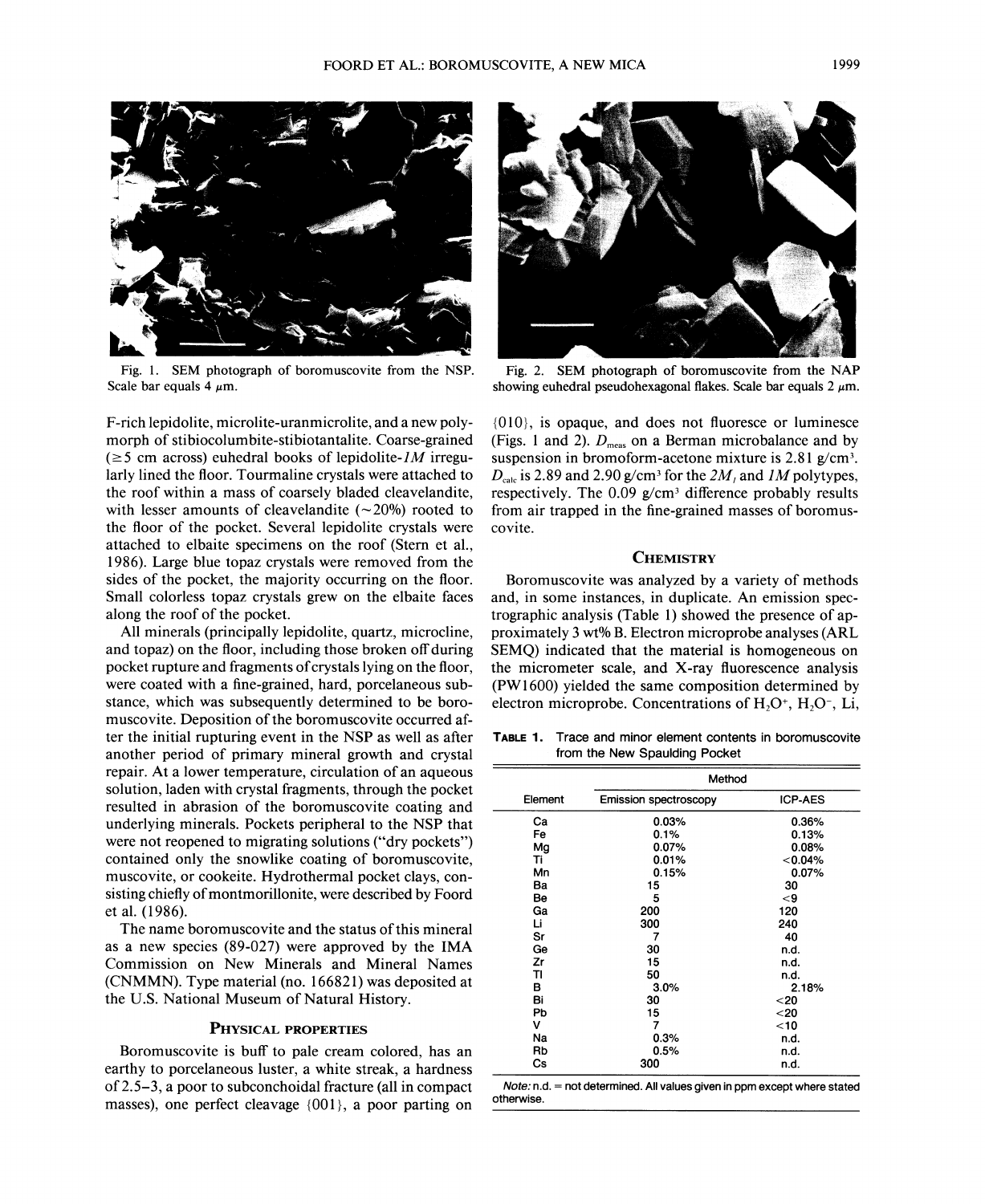EDS Oxide Wt% Analytical method(s) (wt%) *hkl*  $d_{\text{calc}}(\text{\AA})$   $d_{\text{obs}}(\text{\AA})$  Ili<sub>o</sub> Polytype SiO。 48.1 XRF and EMP 48.13 002 9.860 9.862 }<br>Al<sub>o</sub>Q 28.1 XRF and EPM 2.1 001 9.865 9.862 }  $A_2O_3$  28.1 XRF and EPM 25.76 001 9.865 9.862 60 1 m<br>B<sub>2</sub>O<sub>3</sub> 7.0 ICP-AES n.d. 001 9.865 9.862 8.862 CaO 0.1 XRF and EMP 0.10 <sup>004</sup> 4.930 4.929 } <sup>20</sup> 2M1 MgO 0.15 XRF, EMP, and ICP-AES 1.12<br>Fe.O. 0.1 XRF, EMP, and ICP-AES 0.23 Fe<sub>2</sub>O<sub>3</sub> 0.1 XRF, EMP, and ICP-AES 0.2<br>MnO 0.08 XRF and ICP-AES 1.3. MnO 0.08 XRF and ICP-AES n.d.<br>P<sub>2</sub>O<sub>s</sub> none XRF and ICP-AES n.d. P<sub>2</sub>O<sub>S</sub> none XRF and ICP-AES n.d.<br>TiO<sub>2</sub> none XRF, EMP, and ICP-AES 0.06 TiO<sub>2</sub> none XRF, EMP, and ICP-AES 0.06<br>K.O 11.0 XRF and EMP 11.51 K<sub>2</sub>O 11.0 XRF and EMP 11.51 022 4.014 4.007 40 *2M<sub>1</sub>*<br>Na<sub>2</sub>O none XRF and EMP 0.80 113 3.796 3.799 10 *2M<sub>1</sub>*<br>Li<sub>2</sub>O 0.05 ICP-AES 10 1.d. 200 Li<sub>2</sub>O 0.05 ICP-AES component and n.d.<br>Rb<sub>2</sub>O 0.52 emission spectroscopy and AA n.d. 023,0 0.05 emission spectroscopy and AA n.d. 0.05 emission spectroscopy and AA n.d.<br>0.76 selective-ion electrode n.d. F 0.76 selective-ion electrode n.d.<br>
H.O<sup>+</sup> 4.55 microcoulometric moisture anal n.d. H<sub>2</sub>O+ 4.55 microcoulometric moisture anal. n.d. 006 3.287 3.287 3.287 2*M,*<br>H<sub>2</sub>O- 0.22 microcoulometric moisture anal. n.d. 003 3.288 3.287 3.287 1*M*  $H<sub>2</sub>O-$  0.22 microcoulometric moisture anal. n.d. 0 for F 0.32 O for F \_ \_ 0.32 024 3.281 3.280 20 *2M*,

TABLE 2. Chemical composition of boromuscovite from the NSP TABLE 3. X-ray powder diffraction and unit-cell data for boro-

muscovite polytypes from the NSP

#### X-RAY DIFFRACTION AND UNIT-CELL DATA

mined on oil-immersion grain mounts and by spindle-

| Oxide                                                         | Wt%          | Analytical method(s)                                                                                                                       | (wt%)               | hkl                            | $d_{\text{calc}}(\text{Å})$ |                       | $d_{\text{obs}}(\text{Å})$ | II <sub>0</sub>  | Polytype             |
|---------------------------------------------------------------|--------------|--------------------------------------------------------------------------------------------------------------------------------------------|---------------------|--------------------------------|-----------------------------|-----------------------|----------------------------|------------------|----------------------|
| SiO,                                                          | 48.1         | XRF and EMP                                                                                                                                | 48.13               | 002                            | 9.860                       |                       | 9.862                      |                  | 2M,                  |
| $\mathsf{Al}_2\mathsf{O}_3$                                   | 28.1         | XRF and EPM                                                                                                                                | 25.76               | 001                            | 9.865                       |                       |                            | 60               | 1M                   |
| $\mathsf{B}_2\mathsf{O}_3$                                    | 7.0          | <b>ICP-AES</b>                                                                                                                             | n.d.                | 004                            | 4.930                       |                       | 9.862<br>4.929             |                  | 2М,                  |
| CaO                                                           | 0.1          | XRF and EMP                                                                                                                                | 0.10                | 002                            | 4.933                       |                       | 4.929                      | 20               | 1M                   |
| MgO                                                           | 0.15         | XRF, EMP, and ICP-AES                                                                                                                      | 1.12                | 110                            | 4.379                       |                       | 4.391                      | 80               | 2М,                  |
| Fe <sub>2</sub> O <sub>3</sub><br>MnO                         | 0.1<br>0.08  | XRF, EMP, and ICP-AES<br>XRF and ICP-AES                                                                                                   | 0.23<br>n.d.        | T11                            | 4.354                       |                       | 4.350                      | <10              | 2M,                  |
| $P_2O_5$                                                      | none         | XRF and ICP-AES                                                                                                                            | n.d.                | $\overline{1}11$               |                             |                       | 4.239                      |                  |                      |
| TiO <sub>2</sub>                                              | none         | XRF, EMP, and ICP-AES                                                                                                                      | 0.06                | 111                            | 4.240                       |                       |                            | 40<br>$<$ 10     | 1 M                  |
| K,O                                                           | 11.0         | XRF and EMP                                                                                                                                | 11.51               |                                | 4.201                       |                       | 4.194                      |                  | 2M,                  |
| Na,O                                                          | none         | XRF and EMP                                                                                                                                | 0.80                | 022                            | 4.014                       |                       | 4.007                      | 40               | 2M,                  |
| Li <sub>2</sub> O                                             | 0.05         | <b>ICP-AES</b>                                                                                                                             | n.d.                | 113                            | 3.796                       |                       | 3.799                      | 10               | 2M,                  |
| Rb,O                                                          | 0.52         | emission spectroscopy and AA                                                                                                               | n.d.                | 023                            | 3.654                       |                       | 3.652                      | 10               | 2M,                  |
| Cs <sub>2</sub> O                                             | 0.05         | emission spectroscopy and AA                                                                                                               | n.d.                | 112                            | 3.570                       |                       | 3.569                      | 100              | 1M                   |
| F                                                             | 0.76         | selective-ion electrode                                                                                                                    | n.d.                | 114                            | 3.421                       |                       | 3.418                      | 10               | 2M,                  |
| $H_2O^+$<br>H,O-                                              | 4.55<br>0.22 | microcoulometric moisture anal.<br>microcoulometric moisture anal.                                                                         | n.d.                | 006                            | 3.287                       |                       | 3.287                      | 40               | 2M,                  |
| 0 for F                                                       | 0.32         |                                                                                                                                            | n.d.                | 003                            | 3.288                       |                       | 3.287                      |                  | 1M                   |
| Total                                                         | 100.46       |                                                                                                                                            |                     | 024                            | 3.281                       |                       | 3.280                      | 20               | 2M,                  |
|                                                               |              |                                                                                                                                            |                     | 114                            | 3.145                       |                       | 3.142                      | 10               | 2м,                  |
|                                                               |              | <i>Note:</i> All Fe expressed as $Fe2O3$ . EDS analysis is an average of 11                                                                |                     | 112                            | 3.010                       |                       | 3.008                      | 80               | 1M                   |
|                                                               |              | determinations performed on single flakes. EDS analysis total recalculated                                                                 |                     | 025                            | 2.935                       |                       | 2.930                      | <10              | 2м,                  |
|                                                               |              | to 87.79 wt% to allow for 7.0 wt% B <sub>2</sub> O <sub>3</sub> , 0.76 wt% F, and 4.55 wt% H <sub>2</sub> O <sup>+</sup> .                 |                     | 113                            | 2.865                       |                       | 2.865                      | 20               | 1M                   |
|                                                               |              | XRF = X-ray fluorescence, EMP = electron microprobe, AA = atomic<br>absorption. ICP-AES = inductively coupled plasma–atomic emission spec- |                     | 201                            | 2.534                       |                       | 2.533                      | 30               | 1M                   |
| troscopy.                                                     |              |                                                                                                                                            |                     | 200                            | 2.525                       |                       | 2.524                      | 40               | 2M,                  |
|                                                               |              |                                                                                                                                            |                     | 131                            | 2.504                       |                       | 2.505                      | 80               | 1M                   |
|                                                               |              |                                                                                                                                            |                     | 200                            | 2.489                       |                       | 2.489                      | 40               | 1M                   |
|                                                               |              |                                                                                                                                            |                     | $\overline{1}17$               | 2.466                       |                       | 2.467                      | $<$ 10           | 2M,                  |
|                                                               |              |                                                                                                                                            |                     | 113                            | 2.427                       |                       | 2.427                      | 10               | 1M                   |
|                                                               |              | Rb, Cs, and F were subsequently determined to complete                                                                                     |                     | 202                            | 2.422                       |                       | 2.421                      | 10               | 1M                   |
|                                                               |              | the characterization. ICP-AES (inductively coupled, plas-                                                                                  |                     | 131                            | 2.387                       |                       | 2.388                      | 20               | 1M                   |
| ma–atomic emission spectrography) analysis (Table 1) of       |              |                                                                                                                                            | 204                 | 2.342                          |                             | 2.341                 | 30                         | 2M,              |                      |
| the bulk material confirmed the previously determined         |              |                                                                                                                                            | 201                 | 2.309                          |                             | 2.309                 | 20                         | 1M               |                      |
|                                                               |              |                                                                                                                                            |                     | 221, 040                       | 2.195, 2.194                |                       | 2.195                      | 40               | 1M                   |
| chemistry.                                                    |              |                                                                                                                                            |                     | 204                            | 2.164                       |                       | 2.165                      | 20               | 2M,                  |
| A composite of chemical data was used to derive the           |              |                                                                                                                                            | 041                 | 2.142                          |                             | 2.141                 | 10                         | 1 M              |                      |
| bulk composition of boromuscovite (Table 2). The struc-       |              |                                                                                                                                            | 222                 | 2.120                          |                             | 2.119                 | 10                         | 1M               |                      |
| tural formula of boromuscovite, calculated on the basis       |              |                                                                                                                                            | 206                 | 2.104                          |                             | 2.104                 | 30                         | 2M,              |                      |
|                                                               |              |                                                                                                                                            |                     | 135                            | 2.086                       |                       | 2.087                      | 10               | 2M,                  |
|                                                               |              | of 12 O + OH + F, is $(K_{0.89}Rb_{0.02}Ca_{0.01})_{z0.92}(Al_{1.93}Li_{0.01}$                                                             |                     | 202                            | 2.065                       |                       | 2.066                      | 10               | 1M                   |
|                                                               |              | $Mg_{0.01})_{\Sigma1.95} (Si_{3.06}B_{0.77}Al_{0.17})_{\Sigma4.00}O_{9.82}[(OH)_{2.02}F_{0.16}]_{\Sigma2.18}$                              |                     | 221                            | 2.043                       |                       | 2.043                      | 10               | 1M                   |
|                                                               |              |                                                                                                                                            |                     | 0010                           | 1.972                       |                       | 1.972                      | 30               | 2M,                  |
|                                                               |              | X-RAY DIFFRACTION AND UNIT-CELL DATA                                                                                                       |                     | 005                            | 1.973                       |                       | 1.972                      |                  | 1M                   |
|                                                               |              |                                                                                                                                            |                     | 204                            | 1.954                       |                       | 1.954                      | 10               | 1M                   |
|                                                               |              | Power diffraction data (Table 3) were obtained using a                                                                                     |                     | 113                            | 1.912                       |                       | 1.910                      | 10               | 1M                   |
|                                                               |              | Guinier-Hägg camera with $CuKa1$ radiation. Intensities                                                                                    |                     | 208                            | 1.857                       |                       | 1.857                      | $<$ 10           | 2M,                  |
| were determined separately from a diffractometer trace of     |              |                                                                                                                                            | 224                 | 1.785                          |                             | 1.786                 | 10                         | 1M               |                      |
| a randomly oriented back-packed sample, using graphite-       |              |                                                                                                                                            | 311, 106            | 1.661                          |                             | 1.661                 | 10                         | 1M               |                      |
|                                                               |              | monochromatized Cu $K\alpha$ radiation, at 40 kV and 30 mA.                                                                                |                     | 2010                           | 1.633                       |                       | 1.633                      | 10               | 2M,                  |
|                                                               |              |                                                                                                                                            |                     | 204, 152                       | 1.601                       |                       | 1.601                      | 10               | 1M                   |
|                                                               |              | Refined unit-cell data were obtained using a modified ver-                                                                                 |                     | 154                            | 1.589                       |                       | 1.590                      | 10               | 2M,                  |
|                                                               |              | sion of the least-squares program of Appleman and Evans                                                                                    |                     | 313                            | 1.588                       |                       | 1.588                      | $<$ 10           | 1M                   |
|                                                               |              | (1973). A mixture of approximately equal amounts of $2M1$                                                                                  |                     | 243                            | 1.555                       |                       | 1.555                      | $< 10$           | 1 M                  |
|                                                               |              | and <i>IM</i> polytypes accounts for the data. Because of the                                                                              |                     | 0212                           | 1.539                       |                       | 1.539                      | $<$ 10           | 2м,                  |
|                                                               |              |                                                                                                                                            |                     | 206, 323                       | 1.515                       |                       | 1.515                      | $<$ 10           | 1M                   |
|                                                               |              | fine grain size, single-crystal X-ray studies were not pos-                                                                                |                     | 135                            | 1.484                       |                       | 1.485                      | $<$ 10           | 1M                   |
|                                                               |              | sible; thus, space groups were assigned by analogy to those                                                                                |                     | 060                            | 1.465                       |                       | 1.465                      | 40               | 2м,                  |
| of muscovite.                                                 |              |                                                                                                                                            |                     | Unit-cell data                 |                             |                       |                            |                  |                      |
|                                                               |              | The metric dimensions of the unit cells of the two poly-                                                                                   |                     | Boromusco-                     |                             |                       |                            |                  |                      |
|                                                               |              |                                                                                                                                            |                     |                                |                             | Muscovite-2M,         |                            |                  | Muscovite-1M         |
|                                                               |              | types are significantly smaller $(1.1-2.5%)$ than those re-                                                                                |                     | vite- $2M$ ,                   |                             | PDF 6-263             |                            | Boromuscovite-1M | <b>PDF 7-25</b>      |
| ported for both synthetic and natural B-free $2M_i$ and $1M$  |              | $a = 5.075(1)$ Å                                                                                                                           |                     | 5.190 A                        |                             | 5.077(1) A            | 5.208 A                    |                  |                      |
| muscovite (Table 3). The $\beta$ angles also are smaller. The |              | $b = 8.794(4)$ Å                                                                                                                           |                     | 9.030 A                        |                             | 8.775(3) A            | 8.995 A                    |                  |                      |
| volumes of each are 93–94% of the volume of the equiv-        |              | $c = 19.815(25)$ Å                                                                                                                         |                     | 20.050 Å                       |                             | 10.061(2) Å           | 10.275 Å                   |                  |                      |
| alent polytypes of muscovite.                                 |              |                                                                                                                                            | $\beta$ = 95.59(3)° |                                | 95.77°                      |                       | 101.31(2)°                 | $101.6^\circ$    |                      |
|                                                               |              |                                                                                                                                            |                     | $V = 879.7(15)$ Å <sup>3</sup> |                             | 934.90 Å <sup>3</sup> |                            | 439.53(14) Ū     | 471.5 Å <sup>3</sup> |
|                                                               |              |                                                                                                                                            |                     |                                |                             |                       |                            |                  |                      |

OPTICAL PROPERTIES Note: Operating conditions: Guinier-Hägg camera, CuKα<sub>1</sub> radiation, 12-h<br>
Supersum 40 kV 20 mÅ Gi internal standard (NOC). Definements that exposure, 40 kV, 30 mA. Si internal standard (N8S). Refinements done The optical properties of boromuscovite were deter- using computer program of Appleman and Evans (1973). Intensities are from random mounts scanned with a Philips powder diffractometer.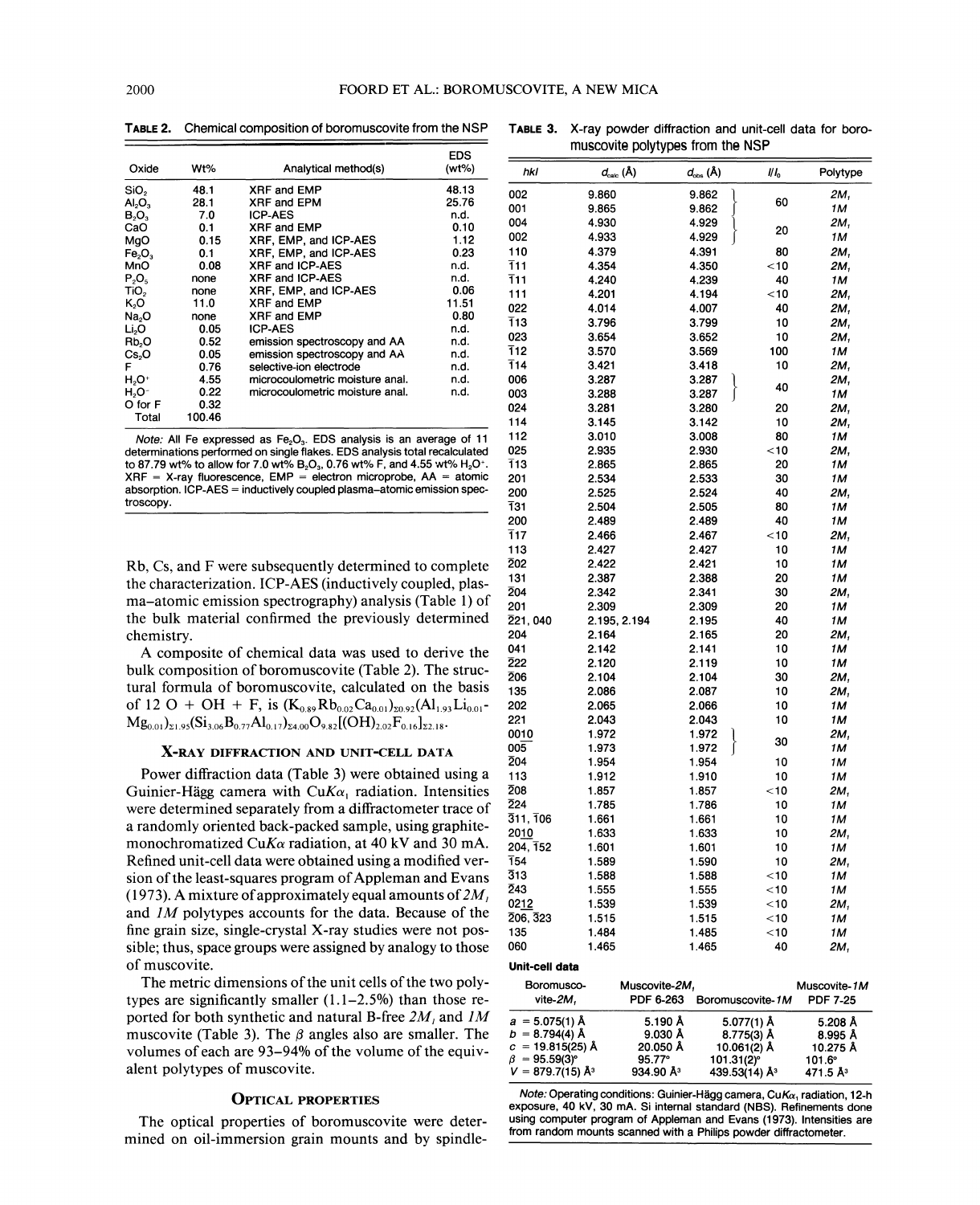

Fig. 3. IR spectra for boromuscovite and muscovite.

stage techniques, with flakes measuring about  $5 \mu$ m across. The mineral is colorless, without pleochroism or absorption. Principal indices of refraction determined at 589 nm and 22 °C are  $\alpha = 1.557$ ,  $\beta = 1.587$ ,  $\gamma = 1.593$  (each  $\pm 0.002$ ); 2 $V_{x \text{ meas}} = 44(2)$ ° and 2 $V_{x \text{ calc}} = 47.5$ °. Dispersion is weak,  $r > v$ . The orientation scheme for the  $2M<sub>1</sub>$  polytype is OAP normal to (010),  $X:c = -1$ °,  $Y:a = +2$ °, and  $Z = b$ . *X* is in the acute angle  $\beta$ , and *Y* is in the obtuse angle  $\beta$ .

#### TEM STUDIES

Transmission electron microscopy (TEM) studies were carried out on Philips instruments (420ST operated at 120 kV, CM30 operated at 300 kV). A 2.3-mm disk was removed from a petrographic thin section of polycrystalline boromuscovite, mounted on a Cu grid, further thinned by standard Ar ion-milling techniques, and C coated. In addition, pulverized material was sedimented on a holeycarbon substrate on a Cu grid.

Boromuscovite was found to be unstable in the electron beam and became amorphous in seconds. Selected-area diffraction patterns containing c\* were obtained from two crystals only; (001) lattice-fringe images could not be obtained before breakdown. The single row of sharp diffraction maxima along  $c^*$  confirms the 10- $\AA$  repeat. There is no evidence of a mixture of 10-A and 20-A, polytypes within single flakes, at least at the scale of TEM observation.

Energy-dispersive spectra were obtained on 11 grains using an EDAX Si(Li) X-ray detector and a Princeton Gamma- Tech System IV analyzer. Raw data were reduced following Livi and Veblen (1987). An average bulk composition of the mica, calculated by assuming 7.0 wt%  $B_2O_3$ , 0.76 wt% F, and 4.55 wt% H<sub>2</sub>O, is presented in Table 2.

#### INFRARED SPECTRAL STUDIES

Standard infrared absorption spectra for the region 200-  $4000$  cm<sup>-1</sup> were obtained using a Perkin-Elmer 580B instrument for boromuscovite and muscovite 2M, (Fig. 3). The two spectra are similar, including the  $800-1200$  cm<sup>-1</sup> region, which contains the  $(Si, A1, B)O<sub>4</sub>$  stretching vibrations. The OH and H-O-H bands are present at  $3440 \text{ cm}^{-1}$ and 1650 cm-I, respectively. However, some differences also are apparent near 500 cm<sup>-1</sup> and 750 cm<sup>-1</sup>. The vibration at  $750 \text{ cm}^{-1}$  may result from the substitution of tetrahedral B for AI.

#### **DISCUSSION**

The incorporation of tetrahedrally coordinated B in phyllosilcates has been well established through studies of synthetic systems and natural examples. Noda et al. (1944) synthesized a B-rich fluorophlogopite in which tetrahedrally coordinated Al is replaced by B. Eugster and Wright (1960) synthesized AI-free, B-bearing hydrous phlogopite and biotite and probably B-bearing muscovite. Harder (1959a, 1959b) found as much as 2000 ppm Bin natural micas. Manandonite,  $Li<sub>2</sub>Al<sub>4</sub>[(Si<sub>2</sub>AlB)O<sub>10</sub>](OH)<sub>8</sub>$ , possibly a serpentine mineral, contains Al partly replaced by B (Lacroix, 1922; Hawthorne and Cerny, 1982; Ranorosoa et aI., 1989). It is known only from Madagascar as a crust in cavities lined with elbaite, quartz, and albite. Cookeite also may contain B but in subordinate amounts (Hawthorne and Cerny, 1982).

Boromuscovite is the natural analogue of a previously synthesized B-substituted mica. Boromuscovite may be a rare mica, considering the volume of chemical data available for muscovite and B-, Be-, rare-metal-, and rarealkali-containing muscovite from granitic pegmatites.

At the time of crystallization of the pocket minerals in the NSP, the aqueous vapor phase was distinctly enriched in K, AI, B, and F. This enrichment is expressed by the abundance of F-rich lepidolite and topaz, elbaite, and potassium feldspar. In contrast, the later hydrothermal fluid, from which the boromuscovite crystallized, had become relatively depleted in F.

Boromuscovite formed from this evolved hydrothermal solution at a moderate temperature (350-400 °C) and low pressure (1-2 kbar). Stagnant conditions during nucleation and growth are indicated by the snowlike character of the coating. The inferred *P-T* conditions for the deposition of boromuscovite are based on extrapolation of temperatures of fluid-inclusion homogenization from "pocket" minerals in other pegmatite dikes in the region (Taylor et al., 1979; Foord et al., 1986). The *P-T* conditions also are consistent with the mineral assemblages found and phase-equilibrium studies in pegmatitic systems (London, 1984, 1986a, 1986b, 1987). By analogy with findings in muscovite (Hawthorne and Cerny, 1982; Frey et aI., 1983; Mukhamet-Galeyev et aI., 1984), the deposition of the 2M<sub>l</sub> and 1M polytypes of boromuscovite presumably reflects the low temperature of its nucleation and growth (Amouric and Baronnet, 1983) rather than an arrested stage of a progressive transformation by recrystallization of the  $2M<sub>1</sub>$  polytype, considered to be more stable at higher temperature than the *1M* polytype.

#### ACKNOWLEDGMENTS

We thank Larry L. Jackson of the U.S. Geological Survey for the F,  $H<sub>2</sub>O<sup>+</sup>$ , and  $H<sub>2</sub>O<sup>-</sup>$  analyses. Nancy M. Conklin performed an emission